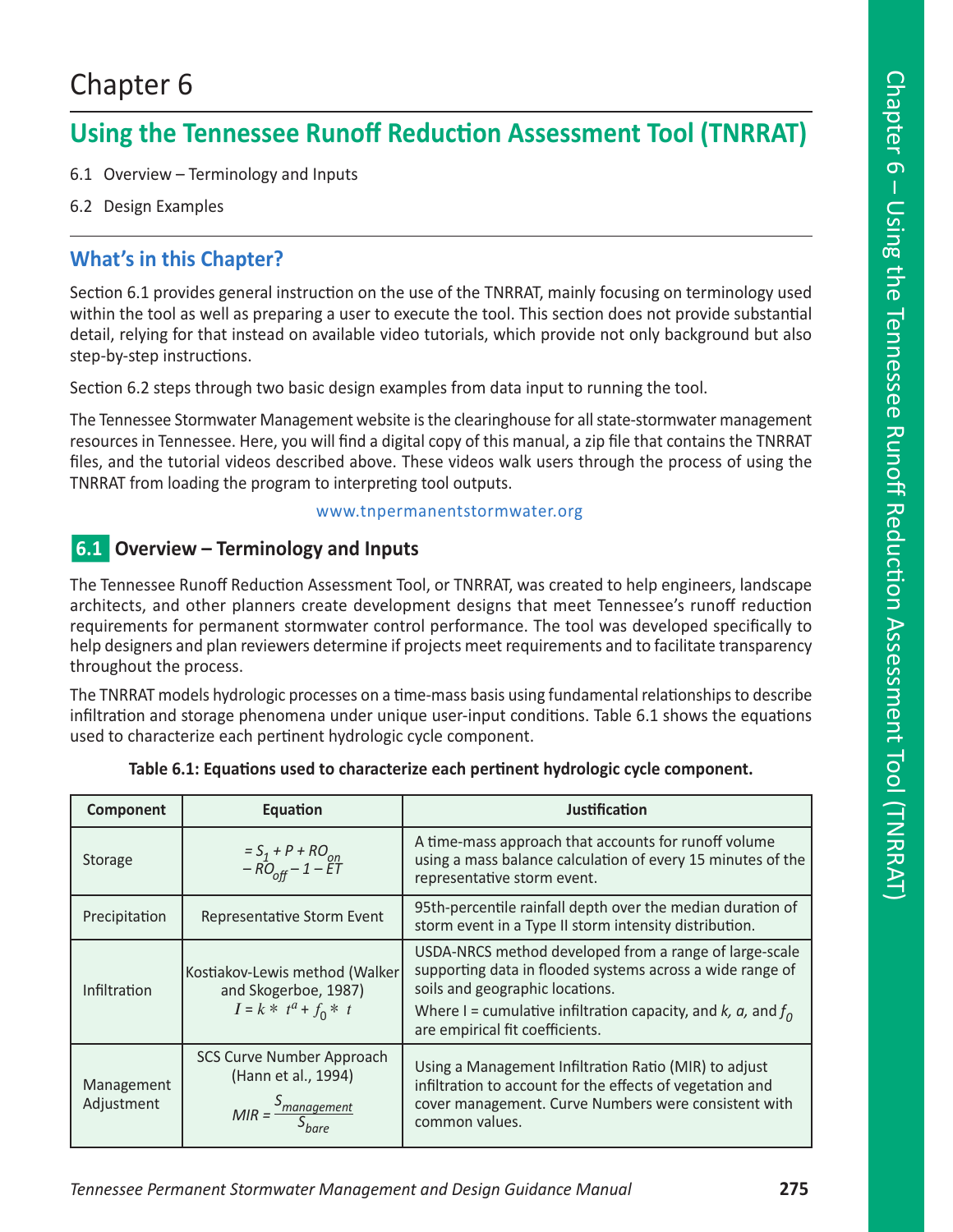The fundamental approach of the TNRRAT design process is to divide the entire site into a number of design elements, which are units of land area or devices that affect the flow of water through the site. A design is created by defining and linking these elements in such a way to account for the entire site surface area that intercepts rain and then follow the path of any runoff until it goes offsite. The tool allows for treatment train routing configurations and multiple outfalls from the site. Each design element is a unique combination of factors including management or cover (including impervious), soil type, and routing information describing the flow patterns through contributing and receiving elements. Ultimately, performing a design analysis in the TNRRAT involves defining the elements and flow paths and then sizing and placing those elements such that permit requirements are met. User inputs and tool outputs are described in detail below.

#### **User Inputs:**

- **Location** the geographic location that best represents the project, which determines the representative rainfall information. Select the most proximate location to the proposed project site.
- **Target requirements**  optional credits for special site land uses, as determined by the local jurisdiction. Credits may be applied towards meeting target requirements for the following types of projects: high density, vertical, brownfield/redevelopment, mixed use, and transit oriented projects.
- **Design elements**  units of surface area or stormwater control measures (SCMs) that affect stormwater runoff and are spatially linked together to describe the entire project site. Design elements are delineated as having common characteristics of management (cover), soil type, and drainage point. There is no limit to the number of design elements within a project. Design elements are described, linked together, and routed to an outfall through the following element characteristics:
	- a. **Design element #** a number given to the design element and used in describing flow routing. Design elements are automatically numbered sequentially starting with 1. Design element "0" is defined as being off-site.
	- b. **Discharges to design element #** the design element to which discharge is routed, where "0" indicates routing off-site.
	- c. **Area,**  $\frac{\hbar^2}{2}$  design element area. The only types of design elements not requiring specified areas are rainwater harvesting systems and manufactured treatment devices.
	- d. **Special condition** indication that the element is a special management area that may place limits on allowable flow paths during the design process. Special conditions currently include hotspots, karst features, contaminated soil allowing infiltration, and contaminated soil without infiltration.
	- e. **Soil** soil texture of the surface or otherwise "receiving" surface (i.e., the infiltration surface). If the design results in no or very little infiltration in this area (as for imperious surfaces or designs with and impermeable liner), this information is still shown, but has little impact on the result. Soils information may be gathered from the NRCS web soil survey for undisturbed areas. For highly disturbed area or areas without a true soil designation (such soils are often classified as "urban soils", a soil texture analysis or infiltration test is needed to classify soils (See Appendix A).
	- f. **Depth surf to restrictive, in** depth from the final grade down to a restrictive layer. Restrictive layers include any material that impedes the infiltration of water into soil beneath and include bedrock, tight clay lenses, water table, etc. Most soils, whether undisturbed or disturbed, have a restrictive layer that will reduce infiltration. If the soil survey or expert opinion indicates that this location has no such restriction, entering a very large depth (e.g., 10 ft) will remove this impact.
	- g. **Base SCM/management** the type of stormwater control measure and/or management of a design element. The menu includes impervious surface, unmanaged vegetated areas, and SCMs. Impervious surface characterizes all hard surfaces that contribute runoff, which is considered "dirty" and associated with target treatment volumes. Unmanaged vegetated areas are areas that do not meet management requirements of managed vegetated areas (see Chapter 5) and do not contribute pollutants. Variants of the SCMs are differentiated within the directory folders.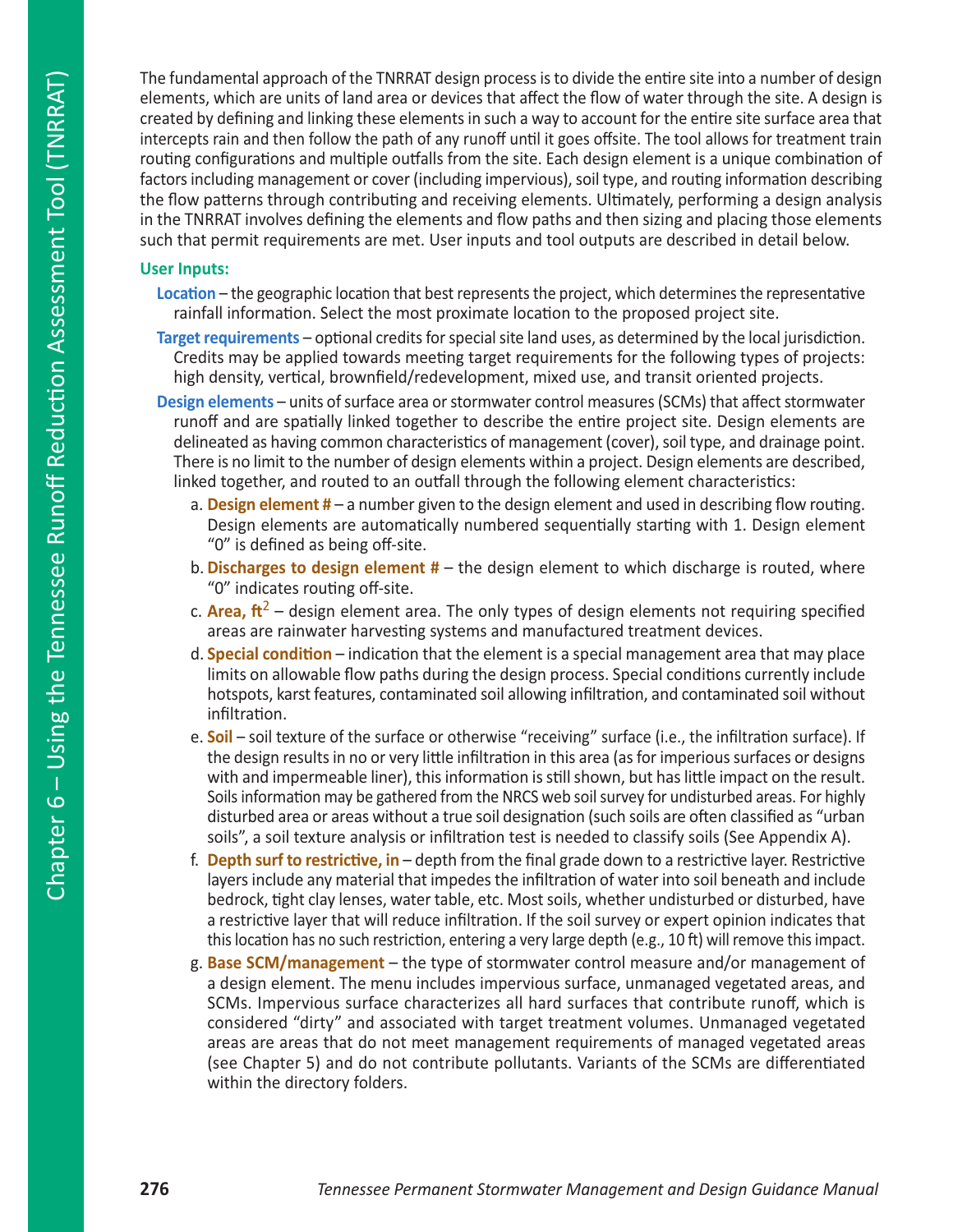- h. **Element SCM values** information table of all pertinent design parameters associated with selected SCM/management. Some of these will be for informational purposes, and some will be eligible to be modified by the user as part of their design.
- i. **Design element description** optional description and notes.

#### **TNRRAT Outputs:**

- **Total surface area (** $ft^2$ **)** the total project surface area, which includes all of the land area considered as part of the project. This is a summation of all the surface areas of the design elements and automatically calculated by the tool.
- **Impervious: Treatment ratio** calculated ratio of total impervious area to total treatment measure area used to evaluate spatial efficiency and optimization. TNRRAT result indicators – a set of three indicators that express the results of calculations for contaminant removal and runoff volume reduction requirements. These indicators are updated every time the user changes an input, and are as follows:
	- a. **"Pollutant removal OK?"** indicates design status in meeting the minimum treatment requirement, defined in the permit as 80% pollutant removal from the first inch of rainfall through runoff reduction SCMs (infiltration or reuse). Green indicates a successful project design, yellow indicates that the pollutant removal requirement was nominally met, but not through volume reduction. Red indicates failure to meet requirements.
	- b. **"Volume reduction OK?"** indicates whether the design meets the runoff volume reduction requirement, defined as one inch of the reduction sometime during the representative storm event. Green indicates a successful project design, yellow indicates that the designer indicated special management areas or other circumstances which lowered runoff reduction requirements and that these lower targets are met (but should be verified by a plans reviewer), and red indicates failure to meet requirements.
	- c. **"Flow paths OK?"** indicates that routing between elements and saturation duration is acceptable.
- **Runoff requirements** tool outputs that show volume calculation results. "Net volume reduction depth (in)" is the total runoff depth that is reduced on the project elements. This number must be equal to or greater than the "Required volume reduction depth (1 inch)". "Net runoff volume  $(ft<sup>3</sup>)$ " is the overall runoff leaving the site during the representative rainfall event. "Net runoff depth (in)" is the depth of runoff coming from the project site.
- **Treatment requirements**  tool outputs that show pollutant calculation results. "Portion pollutant removed (%)" is the percent of the calculated contributed contaminated water that has been removed by the design. This number must be equal to or greater than the "Required pollutant portion removed (%)". "Portion pollutant removed by reduction (%)" is the percent of total flow volume treated through the preferred runoff reduction methods. "Net pollutant volume released  $(ft^3)$ " is the volume of runoff from pollutant potential areas released offsite. "Net hotspot volume released ( $ft^3$ )" is the volume of runoff from hotspot areas released offsite.

#### **Using the Tool**

The TNRRAT should be used early in the design process to help identify realistic design options and to optimize a project plan for meeting use targets (i.e., lot size, road size, impervious footprints) as well as runoff reduction targets. To complete a TNRRAT analysis, a designer must provide the following user inputs: 1) geographic location, 2) target requirements, 3) total project size, 4) exact locations of special conditions, 5) pertinent landscape capacity conditions, 6) locations of soil types, and 7) depth to any restrictive layers on the site.

A project concept plan should be developed to the extent that impervious surfaces and preferred SCMs are identified for the site given the intended landuse, keeping in mind long-term maintenance and operation. The areas of roadways, rooftops and all other impervious surfaces, as well as the pervious areas, should be determined with a known level of flexibility. For example, a target roadway and rooftop area per unit may be identified. Given the available pervious areas (i.e., lawns, landscaping, and common greenspace), the number of units and driveway dimensions may be optimized depending on runoff reduction capacity of that pervious area. Similarly, in a tight footprint commercial project, the area for parking may be limited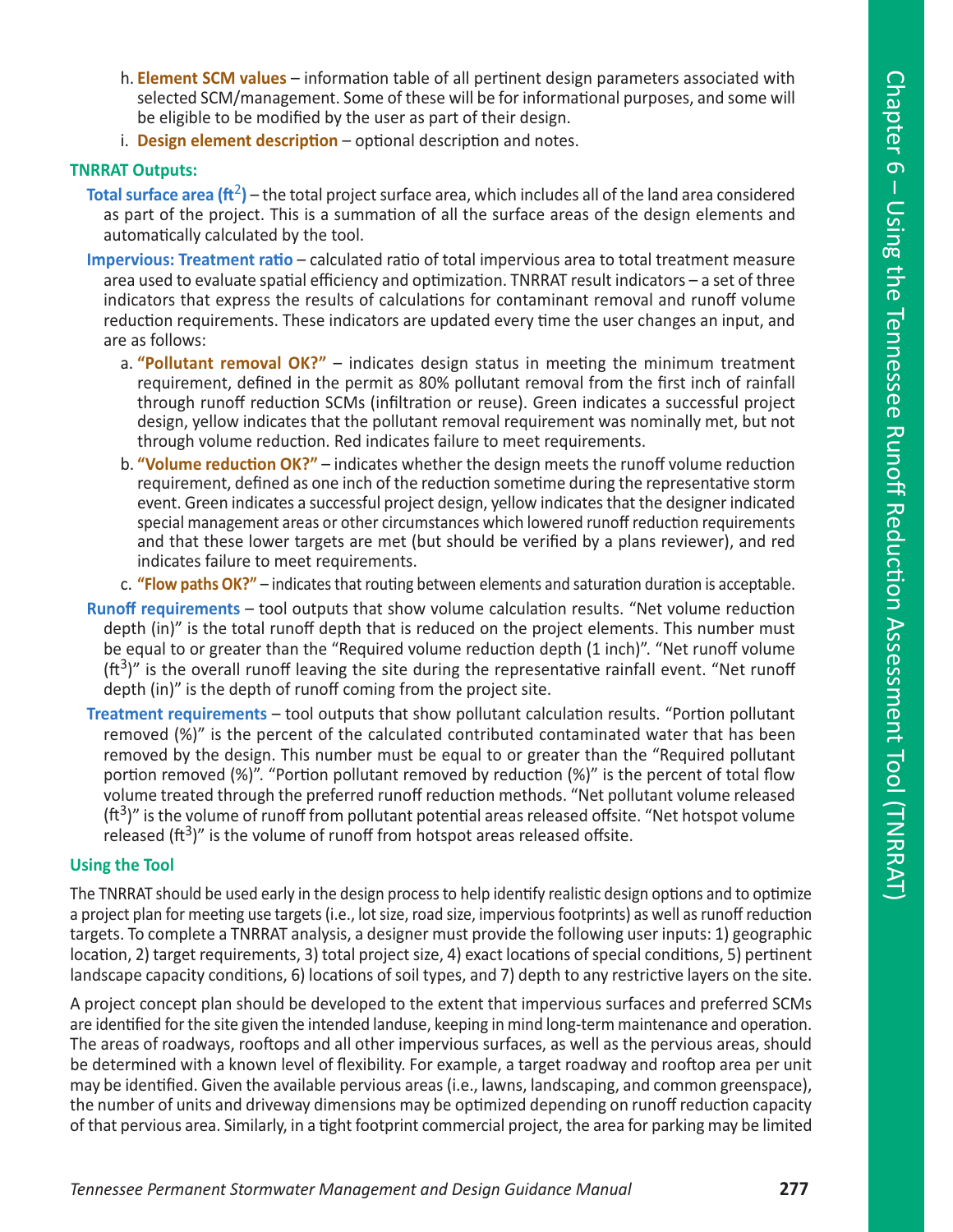by the selection and design of SCMs. Note too that flow patterns through the site are as important as the relative areas. This is the case since the net runoff from impervious areas must meet the pollutant removal requirements before leaving the site.

Suburban residential projects are often composed of repetitive units of roofs, driveways, roads, and lawn that may have consistent relative areas, as in Figure 6.1. Such repeated units comprise sub-basins that are delineated by a change in discharge element, soil, or other special site condition (i.e., hotspot, karst, depth to restrictive layer, etc.). If applicable, a representative unit may be created to determine the necessary size of lot-scale or sub-basin scale SCMs. The results can then be scaled up by multiplying the representative unit by the number of units in a particular plan. This will be successful for sub-basins that have relatively consistent management configurations. If the discharge element changes, then a new sub-basin is needed. Complex topography and natural drainages necessitate the use of routing and should be considered when creating representative units.



**Figure 6.1: A representative single-family residential unit used to determine lot-scale SCM dimensions and scaled up by a factor equal to the number of units in a sub-basin.**

The flowchart (Figure 6.2) provides a list of steps for general TNRRAT operation to help a designer integrate the tool into their design process. Information from the initial site inventory (see Chapter 3) will guide the concept plan stage. It is then advantageous to use the TNRRAT as a high-level check to ensure the envisioned land use needs can be accomplished within the available space, while taking into account any unique site conditions. Iterative use of the design worksheet and selecting appropriate SCMs is then required until routing flow paths from impervious surfaces and between sub-basins all connect to offsite discharge locations. From here, this plan may be tested using the TNRRAT to optimize placement and sizing of SCMs and other flexible elements.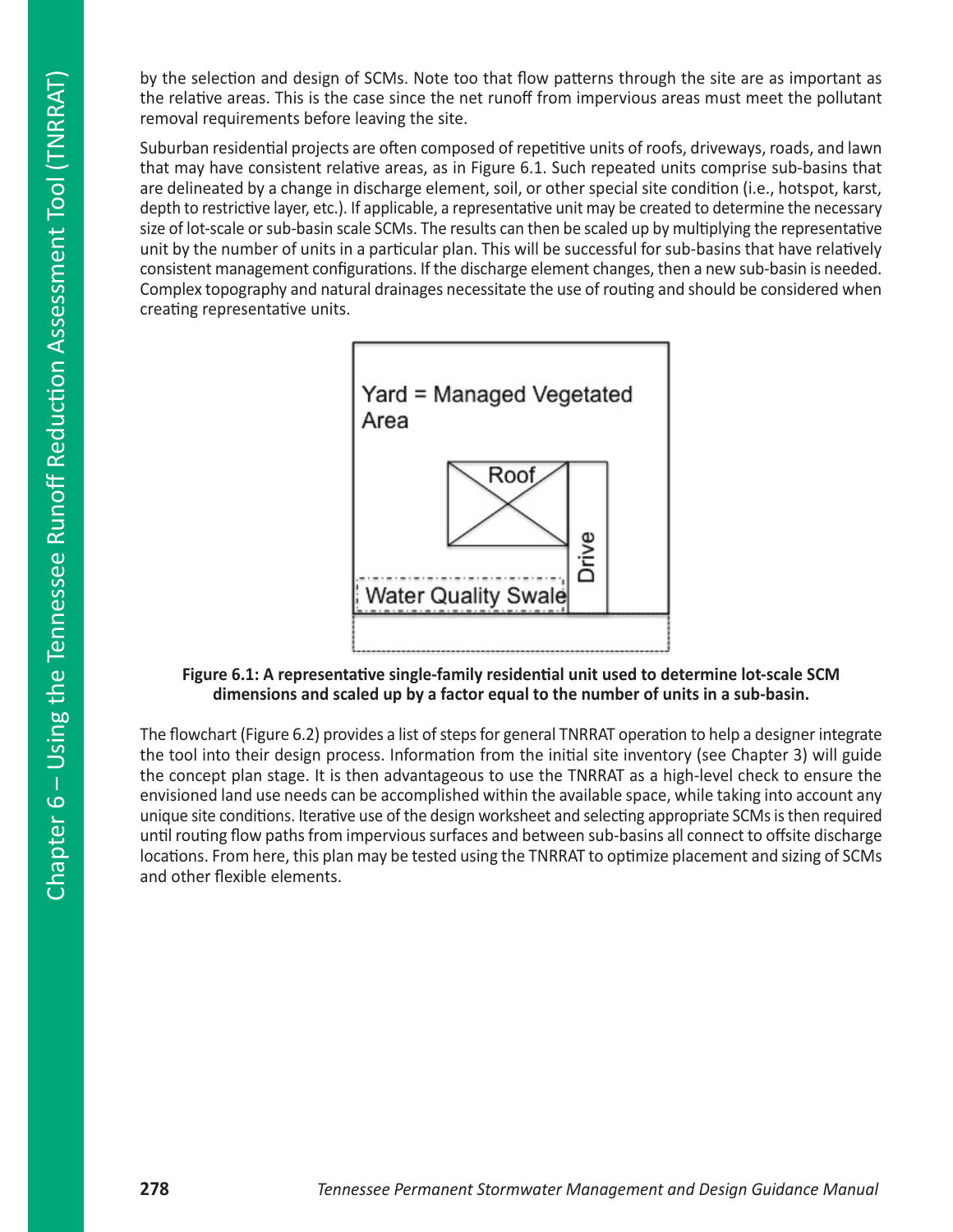

**Figure 6.2: General design steps from project conceptualization and site inventory, transitioning to TNRRAT use.**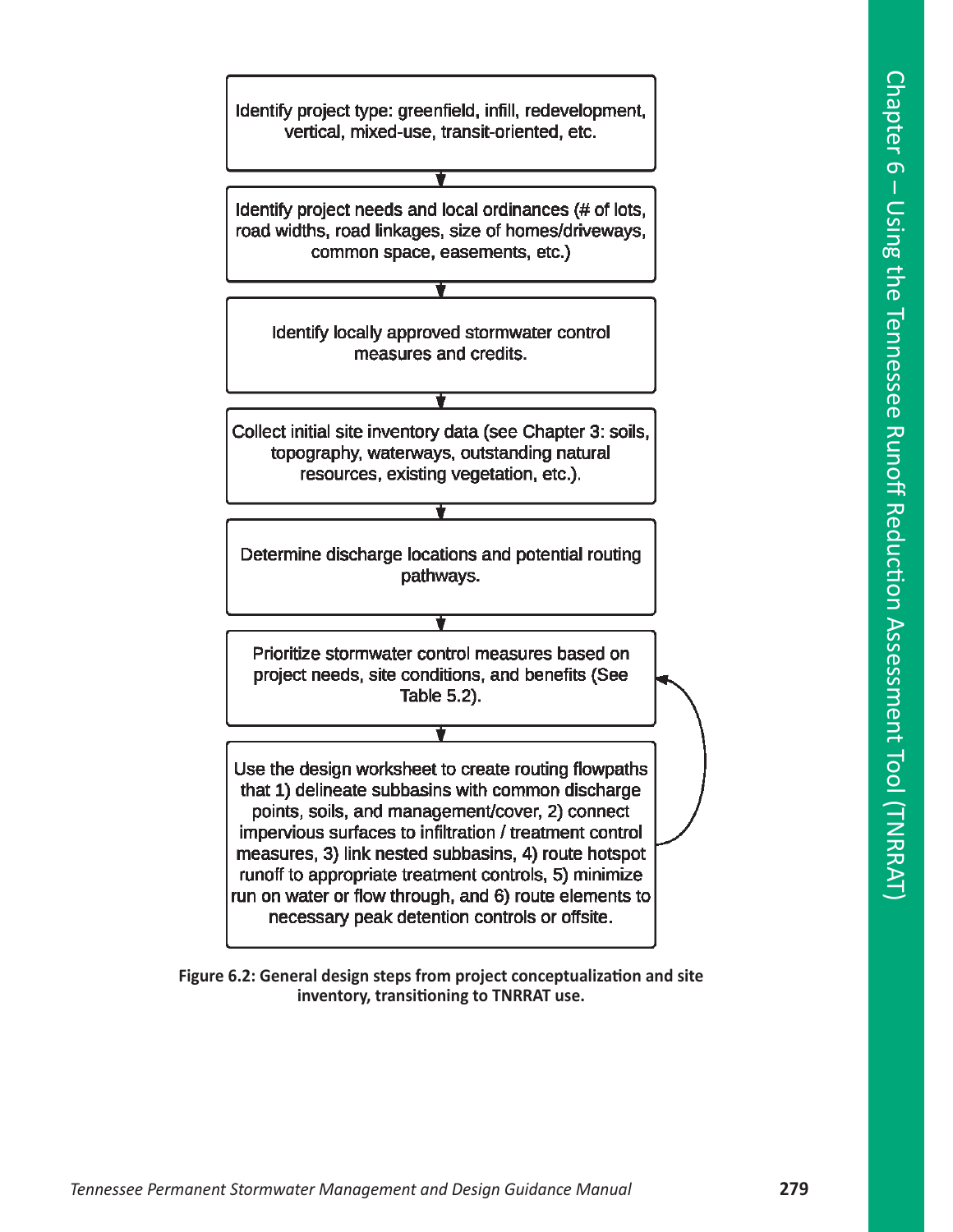Finally, a designer must understand the site and project conditions that affect routing between design elements. To assist in conceptualizing a project in terms of routing, the following design worksheet was developed to accompany the TNRRAT. Use this worksheet to lay out design elements, create flow paths, and delineate sub-basin units that discharge off-site. Once the worksheet is complete, a TNRRAT run can be easily performed.

|       |                                    |                  |                      |      | Date: _________ |                                                                                                             |
|-------|------------------------------------|------------------|----------------------|------|-----------------|-------------------------------------------------------------------------------------------------------------|
|       |                                    |                  |                      |      |                 | Remember to include:<br>- area elements<br>- "arealess" elements<br>- flow directions<br>- soil differences |
|       |                                    |                  |                      |      |                 |                                                                                                             |
|       |                                    |                  |                      |      |                 |                                                                                                             |
|       |                                    |                  |                      |      |                 |                                                                                                             |
|       |                                    |                  |                      |      |                 |                                                                                                             |
|       |                                    |                  |                      |      |                 |                                                                                                             |
|       |                                    |                  |                      |      |                 | Special land use/s:<br>Redevelopment<br>Brownfield<br>High density development                              |
|       | # design elements: _________       |                  |                      |      |                 | High vertical density                                                                                       |
| #     | Total surface area:<br>Disch.<br># | Area<br>$(ft^2)$ | Special<br>condition | Soil | Adds<br>TSS?    | Mixed use / transit<br>Management / SCM                                                                     |
|       |                                    |                  |                      |      |                 |                                                                                                             |
|       |                                    |                  |                      |      |                 |                                                                                                             |
|       |                                    |                  |                      |      |                 |                                                                                                             |
|       |                                    |                  |                      |      |                 |                                                                                                             |
|       |                                    |                  |                      |      |                 |                                                                                                             |
|       |                                    |                  |                      |      |                 |                                                                                                             |
|       |                                    |                  |                      |      |                 |                                                                                                             |
| Elem. |                                    |                  |                      |      |                 |                                                                                                             |

**Figure 6.3: Tennessee Runoff Reduction Assessment Tool design worksheet to assist with efficient model use.**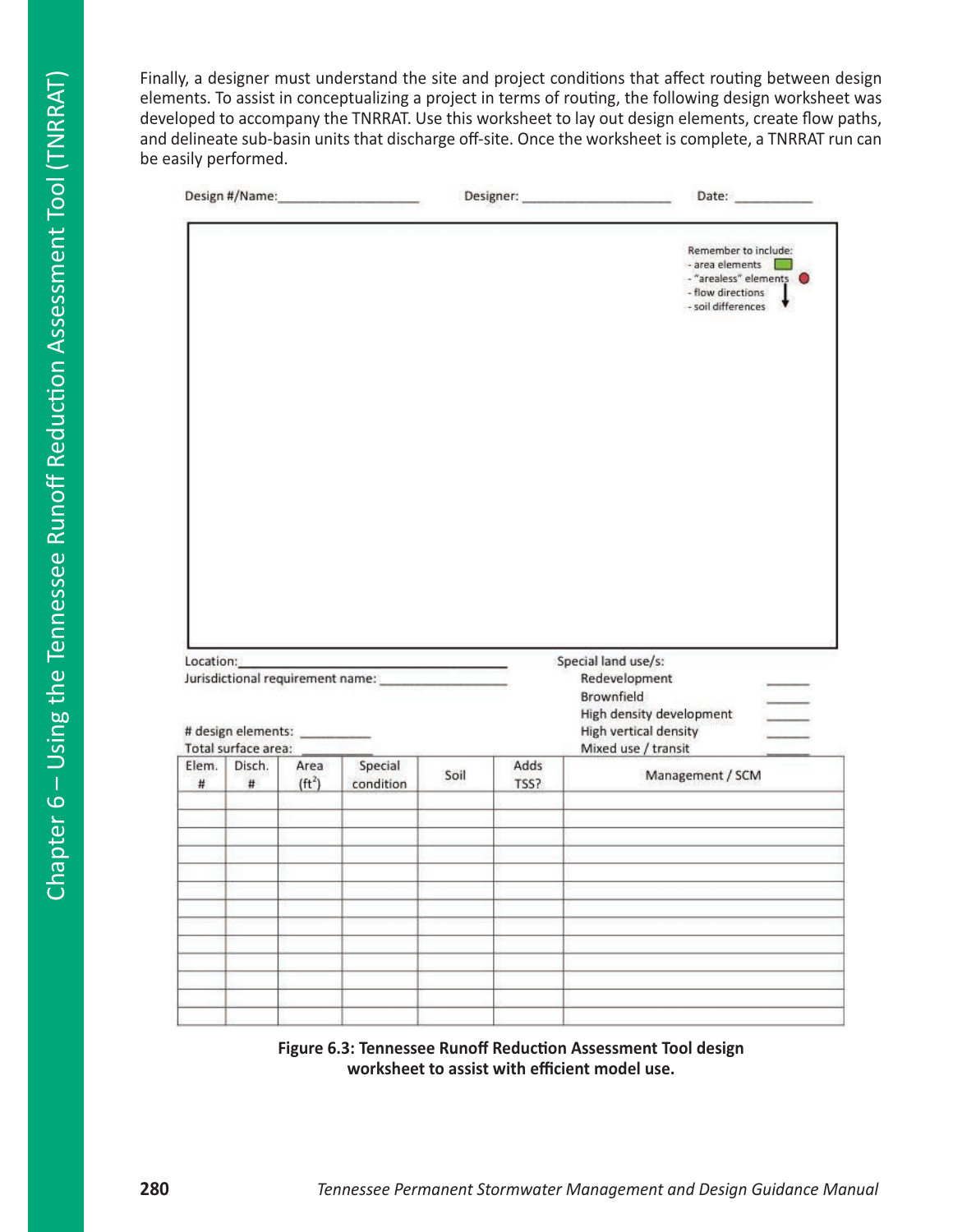Now that the project has been conceptualized and routing flow paths have been identified, use the TNRRAT to determine the precise size of all elements. Revisit the project goals to help prioritize which elements may be adjusted to reach a successful design and set reasonable bounds for SCMs and other flexible elements.

- 1. Use unit blocks to represent areas of a project plan that: 1) have consistent soil types; 2) are comprised of consistently sized lots with consistent ratios of impervious to pervious surfaces; 3) have a common discharge point; and 4) incorporate the same lot-scale runoff reduction measures. Some additional considerations include:
	- a. Once targets have been met for a unit, these elements may be routed offsite if there is no treatment to be accounted for in downstream practices. For example, if swales in the associated right-of-way of each lot create a successful design and there are no other areas of impervious runoff to treat, then the unit elements may be routed offsite even if there is a peak flow detention measure in place at the end of the flow path (assuming this measure is not needed to meet treatment requirements).
	- b. Elements of each unit must be entered individually if treatment is needed in additional elements off the lot.
	- c. Volume results may be scaled up by multiplying by the number of units; however, area may not be linearly scaled up due to the manner in which deep infiltration is modeled. Lateral infiltration is accounted for when the potential for infiltration into an adjacent soil is greater than the soil at the base of the cell. Due to this, many small infiltration cells will have a different overall impact on retention than one large cell.
- 2. SCMs will typically occupy areas that would otherwise be a managed vegetated or impervious area. It would be advantageous to highlight on the design worksheet the elements that are flexible in size (eg. the ones that can shrink as SCM space is needed). Remember to subtract the SCM area from the design element area it has replaced. Frequently check the Total Surface Area box to ensure the target project size is correct.
- 3. To gain runoff reduction volume, increase the ratio of pervious to impervious area or incorporate infiltration SCMs. These measures are most effective when applied as diffusely as possible throughout the project plan (keeping in mind operation and maintenance activities).
- 4. To gain pollutant removal percentages, look for opportunities to first increase infiltration. Keep in mind that the smaller the contributing drainage area, the smaller the necessary SCM footprint. Once these options are exhausted, look for opportunities to incorporate treatment measures or add storage to infiltration practices as appropriate.
- 5. The "Impervious:Treatment ratio" can be used as a general scaling tool to evaluate the efficiency of the space used for treatment measures relative to the contributing area, assuming an underlying goal is to minimize their footprint within the plan. Some SCMs such as infiltration areas and swales that rely purely on surface infiltration with no storage will have a relatively low ratio (< 4) while other SCMs with large storage volumes, such as bioretention or underground infiltration systems, may have ratios above 15. However, this number is also sensitive to soil characteristics including texture and depth to restrictive layer, and to the quality of the management vegetation.
- 6. If flow from an element runs onto an impervious surface that does not route to a SCM, then those elements may all be routed to offsite (aka "0"), assuming none of these elements are hotspots. There is no need to route impervious surfaces together if they both ultimately flow offsite without flowing through another SCM. The maximum percentage of offsite routing of impervious surface runoff without treatment is 20%, which would require 100% treatment of the remaining 80% volume.
- 7. Run on flow should be included as "upslope areas." These management selections are located in the "miscellaneous management" folder and are classified as either "dirty" or "clean." Calculate the volume of run on coming from the off-site contributing area. Input an element size equal to the volume divided by the representative rainfall depth for your location.

Additional useful tips and design examples may be found at the Tennessee Stormwater Management website. This site will be constantly updated with answers to frequently asked questions.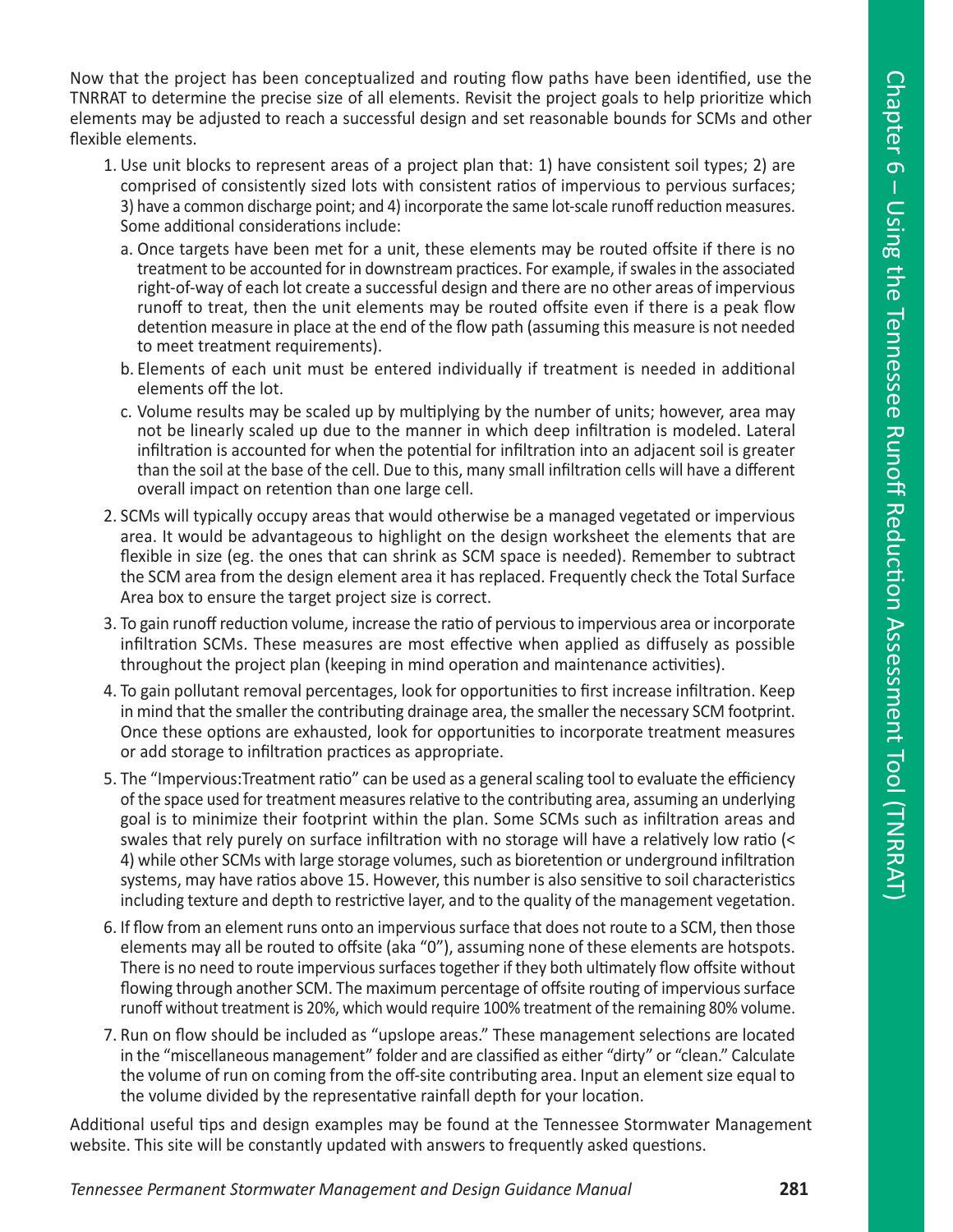## **6.2 Design Examples**

**Design Example 1** – Mixed Single-Family (SF) and Multi-Family (MF) Residential, 40-acre Greenfield project in Knox County, TN

*Site Location:* Knox County, TN *Watershed:* Beaver Creek, Clinch River

*Size:* 40 acres

*Target Requirement Credits:* None *Special Management Areas:* None

*Soils:* Silt Loam, Clay Loam, restrictive layer at least 40"

*Project Use:* 70 single-family residential units, 35 condominium units

#### *Typical Units:*

- Single-family (SF) unit:  $1/3$ -acre lot, 3200 ft<sup>2</sup> rooftop, 1000 ft<sup>2</sup> driveway, 105 ft frontages
- Condominium unit: 0.15-acre lot, 2100 ft<sup>2</sup> rooftop, 350 ft<sup>2</sup> driveway, 80 ft frontages

*Roadways:* 27 ft-wide roadways, 5,115 total length

#### *Local Municipal Program Ordinance on SCM Use:* All acceptable

*Site considerations:* The general lay of the parcel is along an existing roadway, where the highest elevations lie at the north end and elevations fall at a relatively consistent slope to the lower end. A natural drainage exists at the lower end of the project site between the SF units and condominiums. Another drainage runs along the eastern perimeter of the condominiums. These two drainages converge at the bottom of the site and are routed through a culvert under an existing road. A soil type change from silt loam to clay loam at the upper most elevations delineates a line between two single-family unit sub-basins.



#### **Figure 6.4: Project site maps with proposed plat overlay**  *Left:* **Soil classifications (blue show silt loam, green and pink show clay loams)** *Right:* **Topographic map showing higher elevations on the north of the property (red) and lower elevations in the south end (tan).**

Two approaches were used to model potential stormwater management systems. First, an approach using lot-scale SCMs was used to show how targets may be met through maximizing the use of small, diffuse pockets of storage on each individual lot. While this approach will require a larger inspection effort given the increased number of practices and their locations on private property, it most effectively uses a site's vegetated areas as SCMs to capture stormwater runoff as close to its source as possible. The second approach recognizes that many communities will not have the capabilities to allow lot-scale practices. Here, subbasins of 2-3 acres are delineated throughout the project site and bioretention and swales capture flow from these subbasins. These SCMs are all located in either drainage easements along the rear property line or in common open spaces, which were already part of the neighborhood plan layout.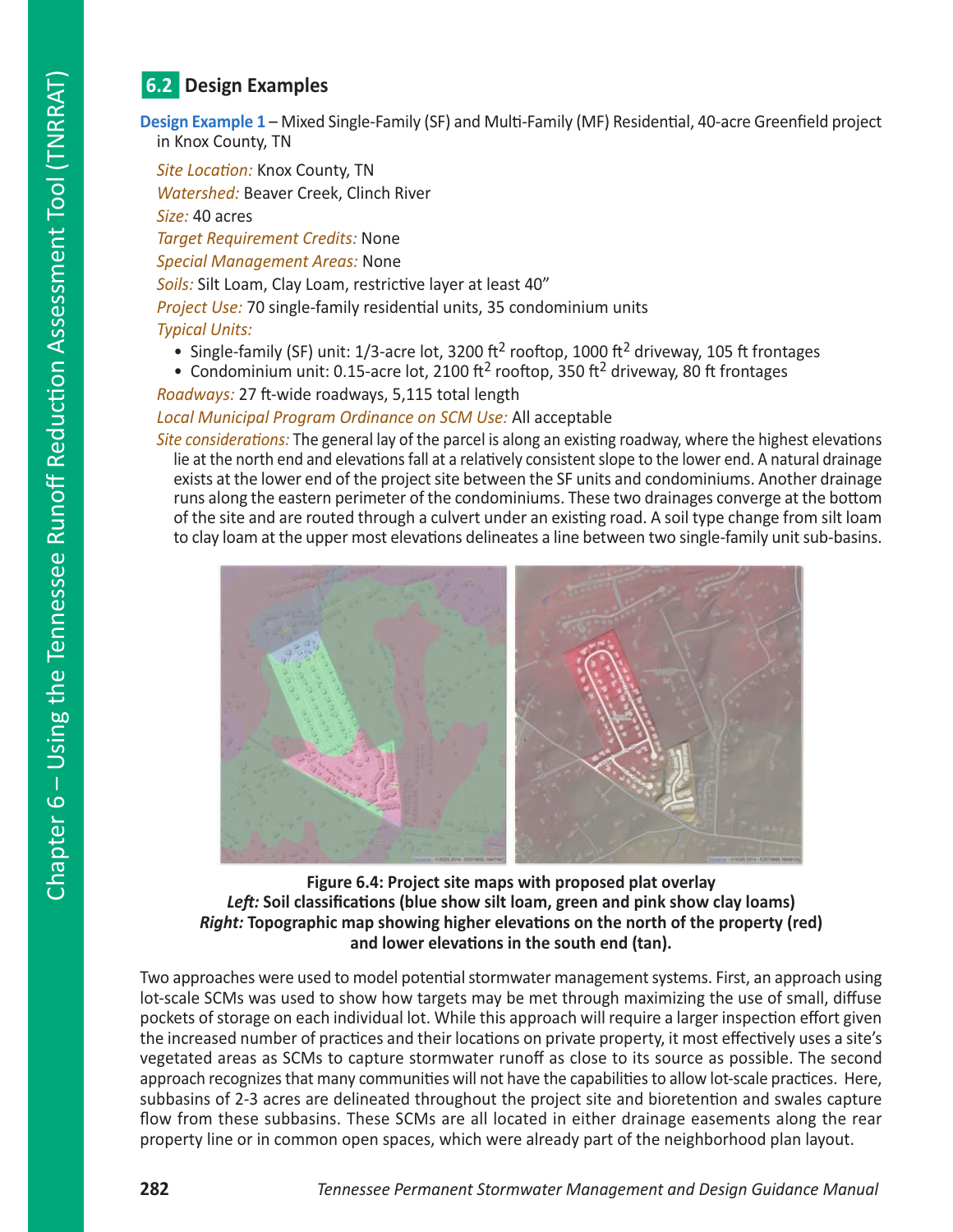*Approach 1:* Lot-scale treatment of all "dirty" impervious areas (roads, roofs, driveways) with right-ofway, 8ft-wide vegetated swales with 3" storage.

The design worksheet below shows the compilation of design elements needed to test the overall plan in the tool. In this approach, there are two types of unit designs: single-family and multi-family units. Two single-family units are identified due to a change in soil type from silt loam to clay loam going down slope. Since there is a consistent density of impervious surface to lawn ratios among the units, lot-scale measures can be sized using a single individual unit comprised of a group of elements (roof, driveway, yard, road, and swale).

The only remaining management not treated in on-lot swales is open space, or managed vegetated area (turf, fair). Since there is no runoff volume coming from this open space that must be treated for pollutant removal requirements, the dry detention basin will be sized outside of the RRAT based on local detention requirements. The units are routed to "offsite" even though on the plan they will discharge to storm drains that carry flow to the detention basin. This type of routing to a false "offsite" location can only take place here because we have met runoff reduction and pollutant removal requirements at the lot scale for all the "dirty" areas in the entire plan.



**Figure 6.5: Design Worksheet from the lot-scale management approach of a greenfield development in Knox County, TN.**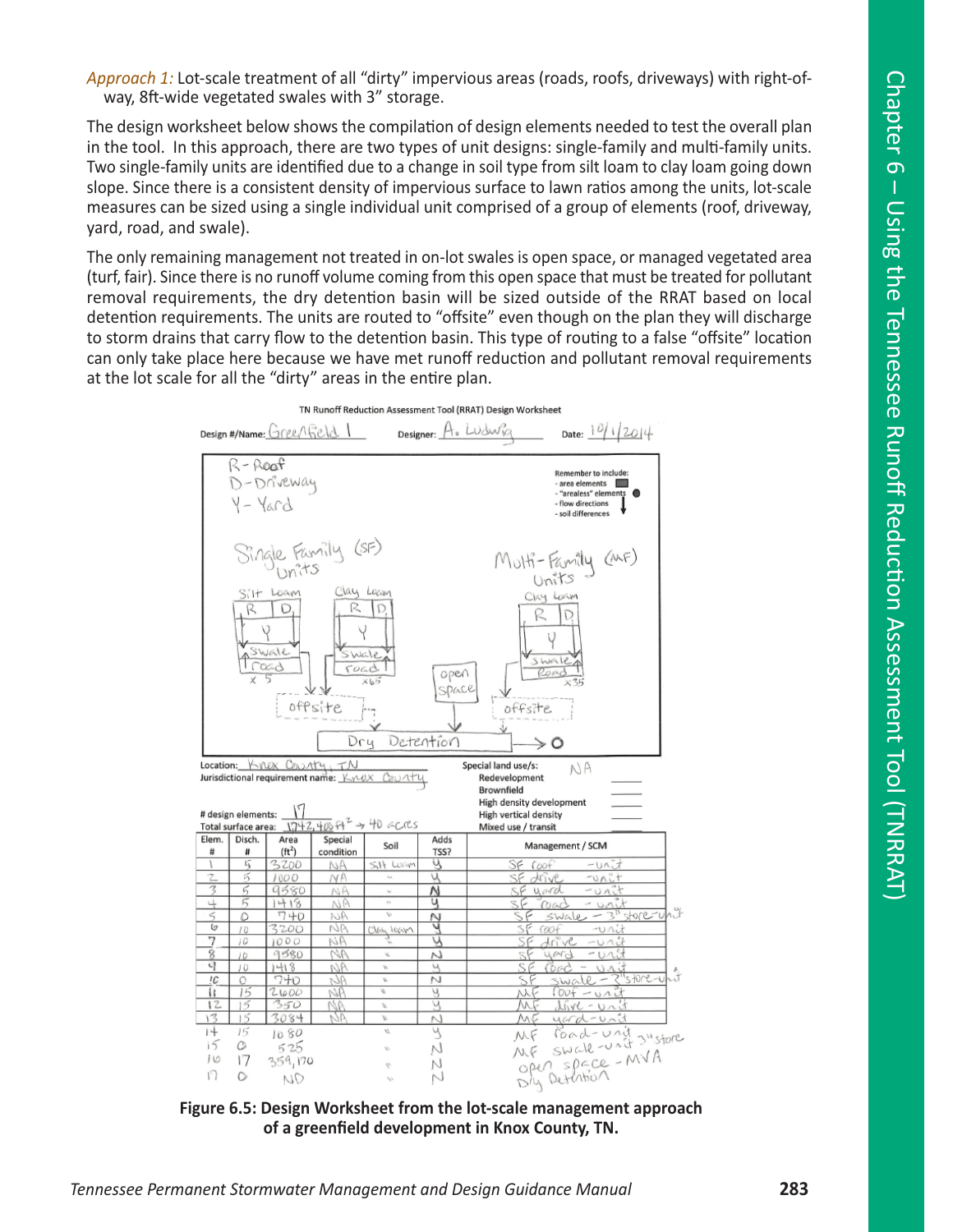On-lot swales were sized to treat runoff from the roof, driveway, and road. From this result, the yard area was determined as the difference in element 1-3 area and the sum of the hard surfaces and the swale area. The final project plan uses vegetated swales on SF lots with an area of 740 ft2 and 3" storage capacity and on MF lots with an area of 525 ft2 and the same storage. The overall Impervious:Treatment ratio is approximately 6. A detention facility will be required at base of the project to meet local flood protection standards. This facility does not need to be in included in the model because the system does not rely on the treatment by this facility in order to meet targets (e.g. treatment from the detention facility will be above and beyond the minimum requirement).

*Approach 2:* Roof and driveways all connected to roads (no on-lot treatment), sub-basin SCMs in common areas and linked with vegetated swales.

Bioretention and swales were selected for use on this project due to the aesthetic benefits for the neighborhood and potential for flexible storage capacity. The design worksheet shows the compilation of design elements in this second approach. Fourteen sub-basins of 2-3 acres of SF and MF lots are delineated to drain to bioretention cells that are located either in drainage easements (running along the rear property line of SF lots) or in common green space areas. Larger bioretention cells are used in the common areas and smaller cells used in the easements. A network of swales connects bioretention cells and routes flow down through the site and ultimately to the inlet of a detention facility.

On the worksheet, a SF unit and an MF unit are described in the box to the left and represented in the flow network with an abbreviation. Because this approach necessitates careful tracking of routing flow paths, elements and units should be placed on the worksheet in a spatially-representative pattern to reflect the general overall topography of the site. A dashed dotted line delineates the soil transition from silt loam soils to clay loam soils and the associated design elements for each.



**Figure 6.6: Design Worksheet from the common space management approach of a greenfield development in Knox County, TN.**